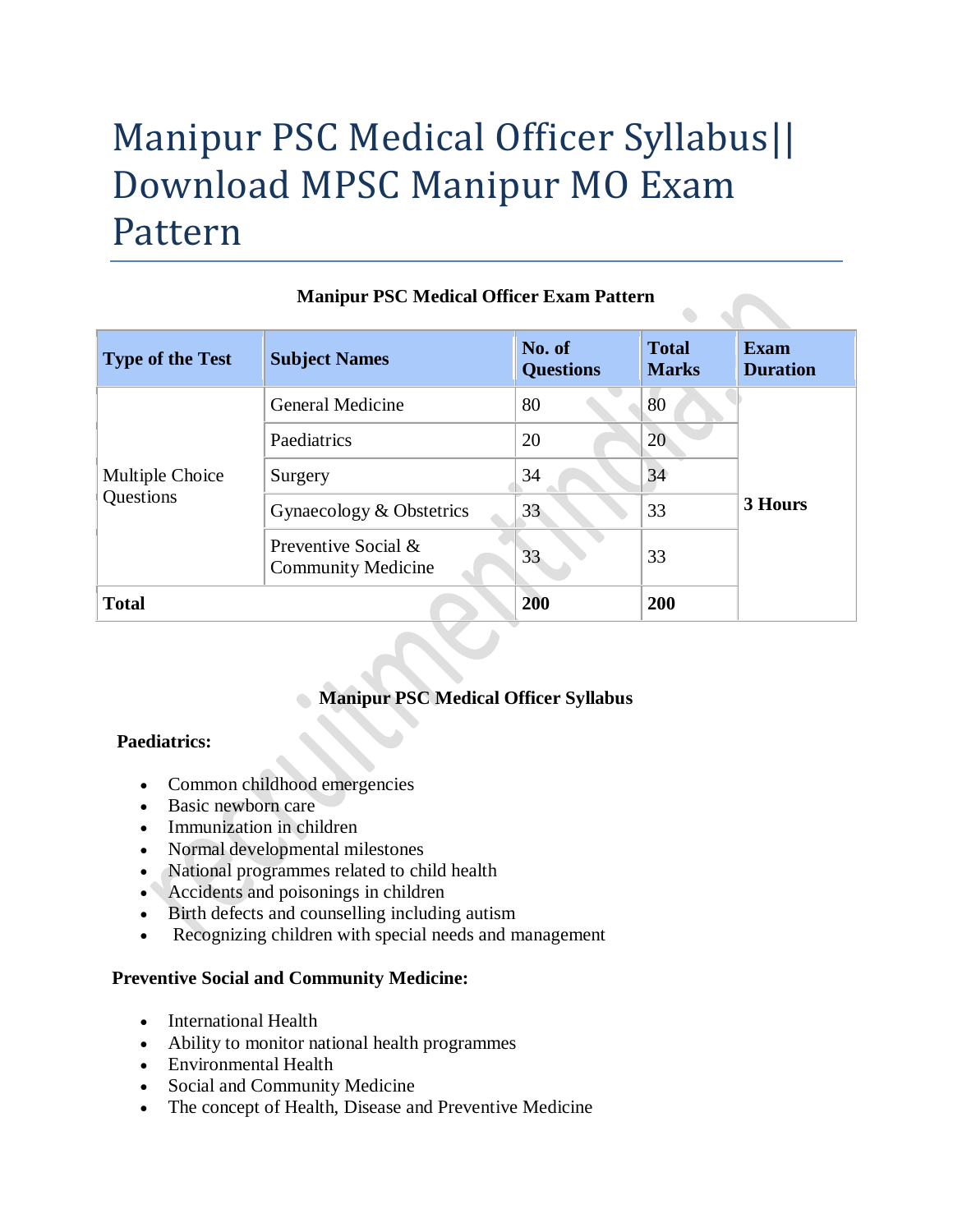- General Epidemiology
- National Programmes
- Health Administration and Planning
- Demography and Health Statistics
- Communicable Diseases
- Nutrition and Health
- Non-communicable diseases
- Occupational Health
- Genetics and Health
- Medical Sociology and Health Education
- Maternal and Child Health
- Management of common health problems
- Knowledge of maternal and child wellness

#### **Surgery:**

- General Surgery
- Neuro Surgery
- Urological Surgery
- Otorhinolaryngology E.N.T.
- Diagnosis and management of common surgical ailments
- Thoracic surgery
- Orthopaedic surgery
- Ophthalmology
- Wound healing (XIV) Fluid and electrolyte management in surgery
- Anesthesiology
- Traumatology
- Pre-operative and post-operative care of surgical patients
- Medico-legal and ethical issues of surgery
- Shock pathophysiology and management.

#### **General Medicine:**

- Cardiology
- Respiratory diseases
- Endocrinology
- Gastrointestinal
- Genito-Urinary
- Psychiatry
- Neurology
- Haematology
- Critical Care Medicine
- Metabolic disorders
- Infections/Communicable Diseases
- Nutrition/Growth
- Common Poisoning